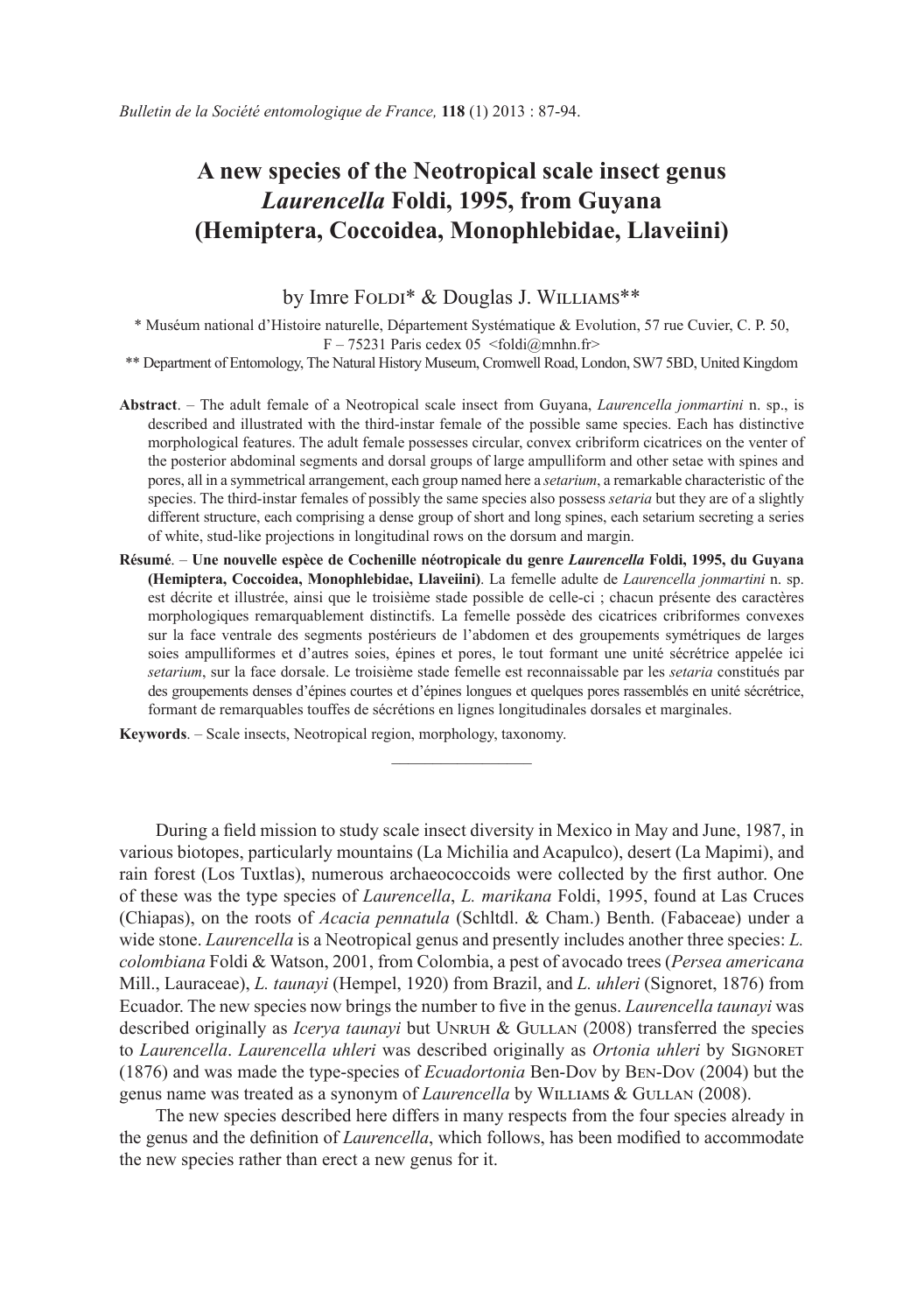### Material and methods

The term *setarium* refers to the setal groups, spines, and pores distributed on the dorsum and margins. Other terms used are the same as those in FOLDI  $(1995)$ , FOLDI & WATSON  $(2001)$ and Williams & Gullan (2008).

The specimems were stained and slide-mounted using the usual method for preparing scale insects. Each main illustration shows the dorsum on the left and the venter on the right, with enlargements of important structures around the margins. The setaria are illustrated diagrammatically to show their positions and only the general distribution of the setae and pores. Because each setarium may possess as many as 200 setae, these proved difficult to illustrate in detail in such a small space.

#### **TAXONOMY**

The genus *Laurencella* is one of six genera presently comprising the tribe Llaveiini Morrison, 1927, redefined recently by Williams & Gullan (2008). The other five genera are *Llaveia* Signoret, 1876, *Llaveiella* Morrison, 1927, *Protortonia* Townsend, 1898, *Neohodgsonius* Foldi, 1999, and the genus *Corandesia* Foldi, described only recently by Foldi (2009).

Adult females of *Laurencella* can be identified from the key to genera of the Llaveiini given by Williams & Gullan (2008), but *Corandesia* would key out to *Protortonia*. *Corandesia* can be distinguished readily from *Protortonia* in having a well-developed tentorium and labium (mouthparts absent or vestigial in *Protortonia*) and five pairs of abdominal spiracles (seven pairs in *Protortonia*).

## Genus *Laurencella* Foldi, 1995

*Laurencella* Foldi, 1995 : 166. Type-species: *Laurencella marikana* Foldi, 1995, by monotypy.

*Diagnosis*. – Adult female oval, derm covered by a dense pilosity. Antennae each 8 or 9 segmented. Eyes close to scape, each laterad to antennal base. Mouthparts well developed, with labium apparently 3 segmented. Thoracic spiracles with or without atrial or perispiracular pores. With 7 pairs of abdominal spiracles, each spiracle without atrial pores and with or without perispiracular pores. Legs well developed with few setae. Claw without denticle, with a pair of acute setose digitules. A single large smooth surfaced cicatrix present posterior to vulva; numerous smaller cribriform cicatrices present on venter of abdomen or a small number arranged in a U-shaped distribution on posterior segments of abdomen. Margins and submargins with collared setae around body; hair-like and flagellate setae scattered. Spines numerous, of different shapes and sizes, and spinose setae present on dorsum, either distributed evenly over surface or forming setaria distributed in longitudinal rows. Multilocular pores randomly distributed, each with 3-6 locular centres and with 6-14 outer loculi.

*Comments.* – The species in this genus are mainly restricted to the Neotropical region and include some of economic importance. All species in the genus possess well developed mouthparts, seven pairs of abdominal spiracles and cribriform cicatrices.

## *Key to species for adult females of* **Laurencella**

| - One large smooth surfaced cicatrix absent posterior to vulva but with a cluster of about 60 cicatrices |  |
|----------------------------------------------------------------------------------------------------------|--|
|                                                                                                          |  |
| 2. Setaria present in longitudinal rows on dorsum. Cribriform cicatrices present on venter numbering     |  |
|                                                                                                          |  |
| - Setaria absent from dorsum. Ventral cribriform cicatrices not in a U-shaped distribution, present      |  |
|                                                                                                          |  |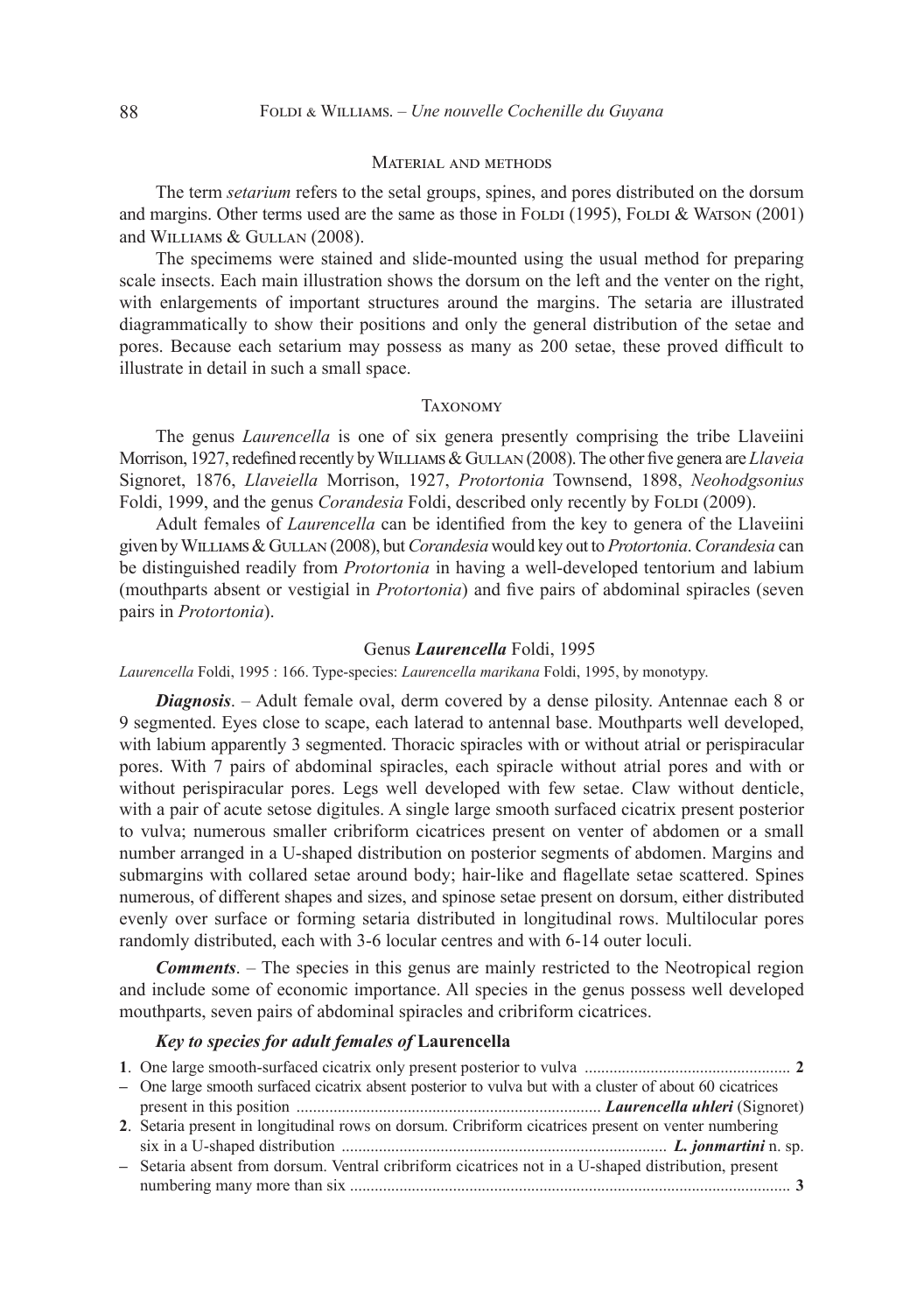- **3**. Setose cribriform cicatrices present on venter in addition to cribriform cicatrices *L. markiana* Foldi
- **–** Setose cribriform cicatrices absent from venter, only cribriform cicatrices present .......................... **4**
- **4**. Cribriform cicatrices on venter numbering over 30 across segments .................. *L. taunayi* (Hempel)
- **–** Cribriform cicatrices on venter numbering up to 100 between each segment ....................................... .............................................................................................................. *L. colombiana* Foldi & Watson

## *Laurencella jonmartini* **n. sp.** (fig. 1)

Holotype : adult female, Guyana, Mazaruni-Potaro, Kaieteur Falls top, savannah area, 10.VI.2006, *J. H. Martin coll*. Deposited in The Natural History Museum, London (NHM).

*External appeareance*. – Body oval, 4.0 mm long, 2.5 mm wide; derm membranous, with well-developed pilosity mostly forming setal + spine groups, a remarkable characteristic of the species.

## *Description on microscope slides*

*Antennae* 9 segmented; each antenna 650 um long; segments with few setae, mostly with 1 or 2 long setae, 150-180  $\mu$ m long and 1-3 fleshy setae; very small sensory organs associated with fleshy setae on  $\frac{4}{10}$  and  $5$ <sup>th</sup> segments; apical segment 110  $\mu$ m long, 70  $\mu$ m wide, with 3-4 long setae each 220-280  $\mu$ m, plus one 170 µm long, 4 shorter setae each 50-70 µm long, and about 5-6 stick fleshy setae each 50- 65 µm long.

*Eyes* very close to scapes laterad of each antenna.

*Clypeolabral shield* well developed, 500 µm long; labium probably 3 segmented, apex with about 20 setae each with weakly enlarged tip.

*Mesothoracic spiracles* each 105 µm wide, with about 9-10 small, perispiracular pores, each 7-8 µm wide. Metathoracic spiracles each 135 µm wide, with about 12-14 perispiracular pores. Each spiracle with an apodeme about 120 µm long. Abdominal spiracles present numbering 7 pairs; each atrium small, about 18-20 μm long, 13-15 μm wide, with about 4-5 constrictions or corrugations, without atrial and perispiracular pores.

*Legs* well developed. Metathoracic legs : coxa 190 µm long, 190 µm wide; with 8 setae, each 50-60 µm long; trochanter + femur 700 µm long; each trochanter with 3 campaniform sensilla on each side, ventrally with 3 setae each 110-130  $\mu$ m long, and with a long trochanteral seta about 280  $\mu$ m long; femur with setae 60-110 µm long; tibia 590 µm long, 95 µm wide, ventrally with short, stout spinose setae, about 30 μm long; setae laterally and dorsally, 75-100 µm long; tarsus 330-340 µm long, 70 µm wide, with a pair of digitules each 50 µm long, and stout spinose setae, 30 µm long ventrally, and also with a few setae 50- 60  $\mu$ m long laterally and dorsally: claw 75  $\mu$ m long without denticle but with a pair of pointed digitules, 42 µm long. Spinules present in medial areas of most abdominal segments. Anal tube with about 2 circles of polygonal pores at inner end; anal opening 165 µm wide.

*Dorsum*. Dorsal setae fairly evenly distributed over surface, very variable in length and shape, comprising large straight parallel-sided spinose setae, large ampulliform setae, collared setae, hair-like setae and flagellate setae; mostly forming setal groups, each group named here a setarium, and comprising: 1) ampulliform setae, each 30-40 µm long, numbering 90-200 or more, all pointimg upwards when viewed from above, those laterally, numerous, directed towards centre; 2) straight, wide spinose setae, mostly parallel-sided, bluntly pointed and sparsely scattered surrounding ampulliform setae; 3) externally small pores, each 5-6 µm wide, with a short central tube about 4-5 µm long, present in 2-3 circular rows, and a few multilocular pores scattered; 4) hair-like setae, each 60-120 µm long, also shorter flagellate setae 20-60 µm long located at periphery directed towards centre.

These setaria distributed in more or less 8 longitudinal rows on dorsal surface. Widest setaria located on head and thorax.

Most other dorsal setae present, each 80-170  $\mu$ m long with a well pronounced basal socket, and smallest setae, each 30-45 µm long, with basal socket. Multilocular pores, each 12 µm wide, mostly with triangular centre and 6-9 outer loculi, randomly distributed throughout; other multilocular pores, each 12  $\mu$ m wide with quadrilocular or quinquelocular centre and 12-14 outer loculi scattered throughout, weakly distributed around small pores. Smaller circular pores, each with trilocular centre and with 3 or 4 elongate outer loculi, sparse; rectangular pores each with quadrate centre and with 4 elongate outer loculi, sparse.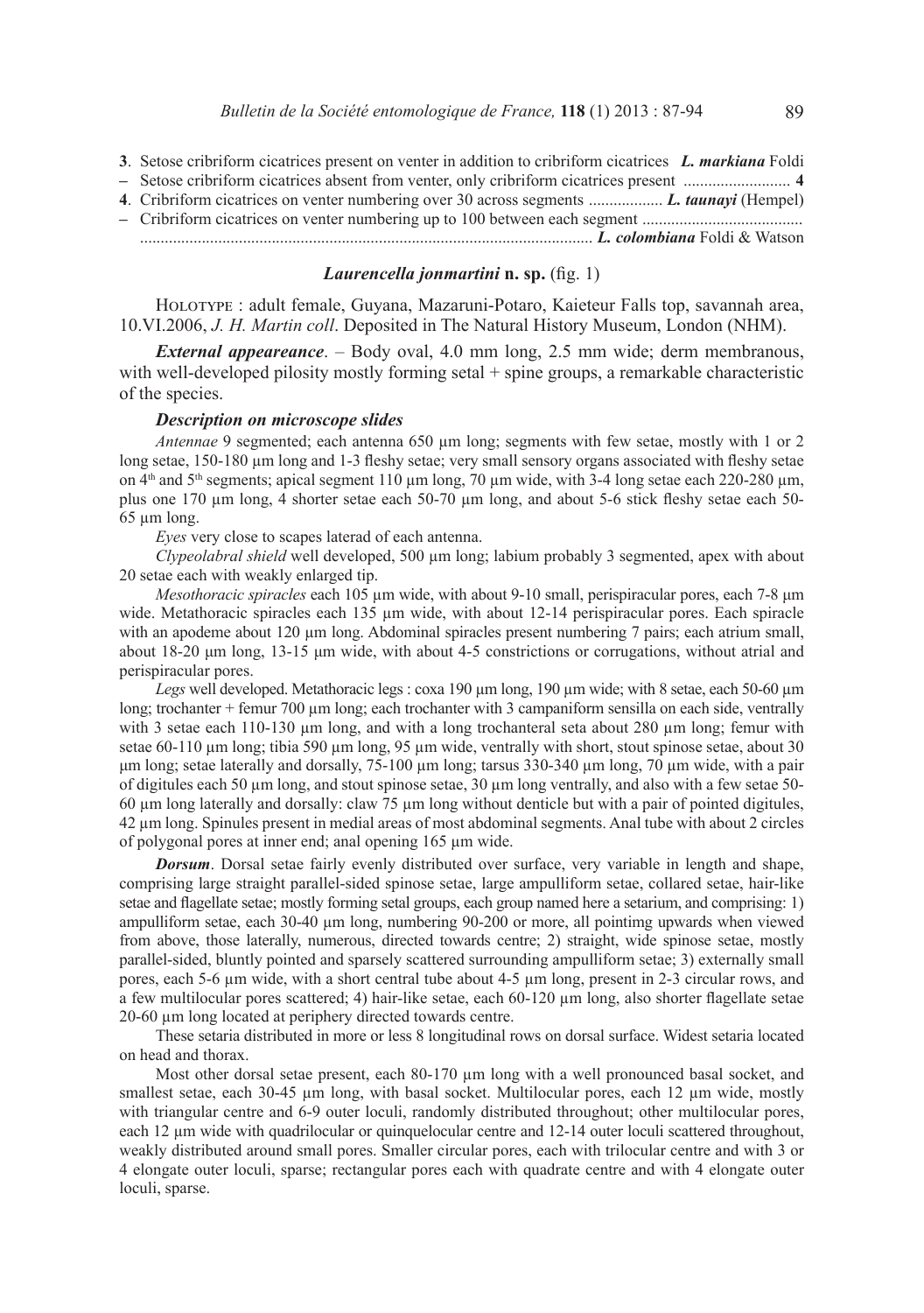

Fig. 1. – *Laurencella jonmartini* n. sp., adult female. A, apical segment of antenna; B, a setarium with : 1, large spinose seta; 2, profile view of small pore located on periphery of setarium; 3 and 4, ampulliform setae located at centre and first and widest circle of setarium; C, flagellate seta; D, multilocular pore with trilocular centre and 6 outer loculi; E, quinquelocular pore with star-like centre; F, abdominal spiracle; G, multilocular pore with quadrilocular centre; H, circular, convex cribriform cicatrices; I, collared seta; J, tarsus and claw; K, thoracic spiracle with perispiracular pores; L, hair-like seta.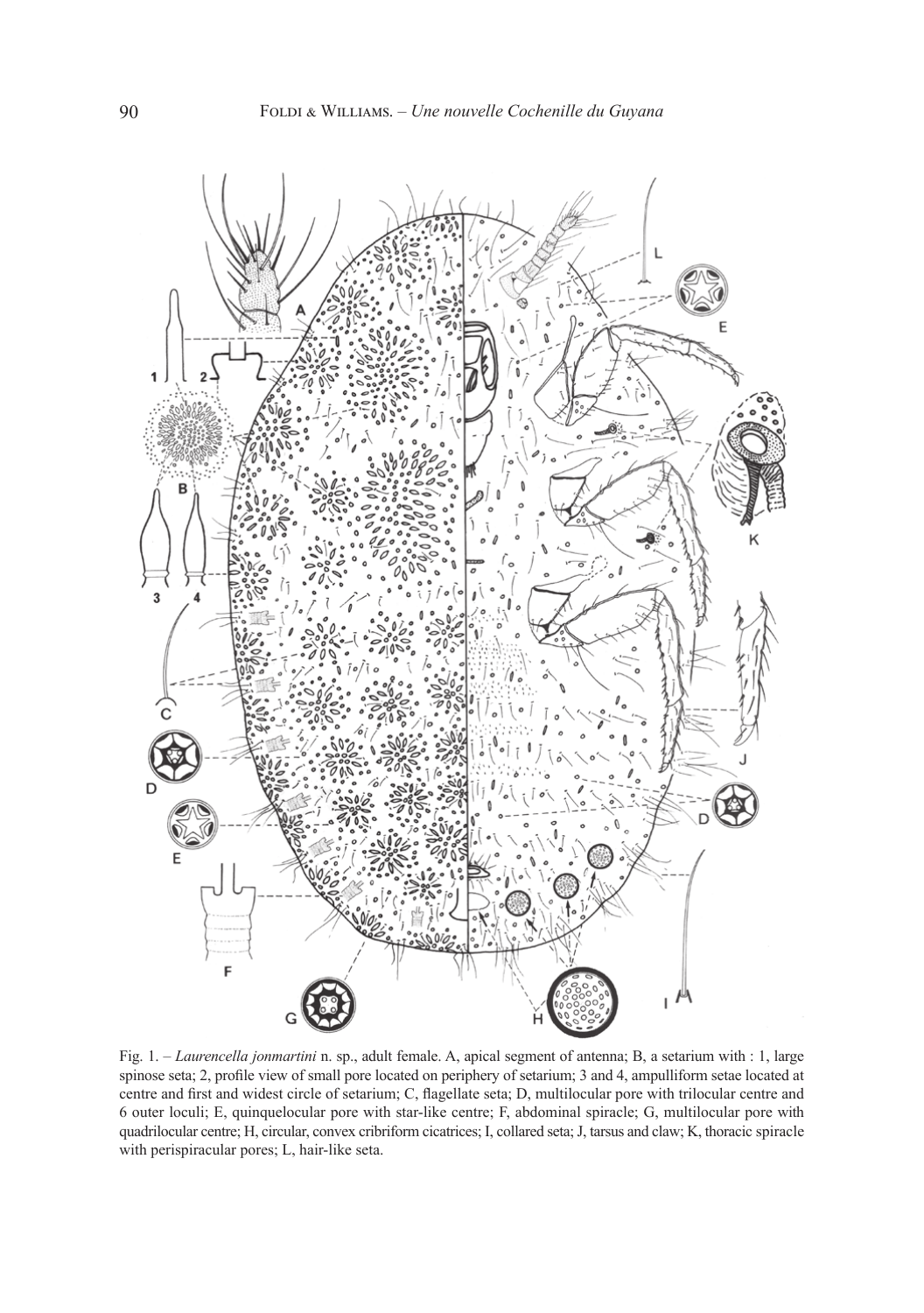*Venter*. A single oval cicatrix, about 155 μm long, 90 μm wide, present posterior to vulva; circular convex cribriform cicatrices, each 50-65 μm in diameter, present on submargin on posterior segments of abdomen in a U-shaped arrangement, three on each side. Ventral abdominal setae abundant across segments, mostly hair-like; less abundant but longer setae present on head and thorax; hair-like setae, each 50-200 µm long, present on medial and submedial areas of thorax, and other setae across each abdominal segment, each seta about 50-70 µm long but many about 130-180 µm on medial line and submargins; setae and pores on thorax more frequent on submargins. Each seta more than 50  $\mu$ m long with well-developed collar-like basal sockets. Margins and submargins with collared setae 190-300 µm long, and with a few others up to 400 µm long or more. Multilocular pores, each 10 µm wide, with trilocular centre and 6-9 outer loculi, also pores quadrilocular and quinquelocular centre, scattered throughout. Pores, each 12 µm wide with quadrilocular centre and 12-14 outer loculi, frequent, throughout. Smaller pores, each 7-8  $\mu$ m wide, present near peritreme of spiracles. Multilocular pores each with starlike centre and with 6 outer loculi, most frequent throughout.

*Etymology*. – The new species is named in honour of the collector, Dr. Jon Martin, Department of Entomology, The Natural History Museum, London, UK.

#### **Third instar female of** *Laurencella* **?***jonmartini* (fig. 2-3)

*Material examined*. – Two specimens on two slides, Guyana, Mazaruni-Potaro, Kaieteur Falls top, savannah area, 10.VI.2006, undetermined woody broad-leaved plant, under leaf surface or on stem/ petiole, *J. H. Martin coll*. (NHM); 1 specimen with identical data, used for DNA studies, deposited in the Australian National Insect Collection, Canberra, Australia.

*External appearance*. – Body oval, 3.2 mm long, 2.3 mm wide, dorsum convex, reddishbrown, with a series of white stud-like secretions formed from dorsal setaria, in submedial, submarginal and marginal longitudinal rows, giving the insect a miniature saurian appearance (fig. 3).

## *Description on microscope slides*

*Antennae* 7 segmented, 580 µm long; apical segment 180 µm long, 60 µm wide, with 6 or 7 stout fleshy setae, each 50-60 µm long and one longest seta 220 µm long; antennal segment III with a short setal sensillum, 15 µm long. Eyes present laterad to scape. Mouthparts well developed, clypeolabral shield 455 µm long, labium apparently 3 segmented, 210 µm long, apex with 10 setae 35-40 µm long. Thorax well developed; thoracic spiracles each with peritreme 80-90 µm wide with about 10 perispiracular pores, each with trilocular centre and 9 outer loculi. Abdominal spiracles probably numbering 7 pairs, small and difficult or impossible to detect because masked by setaria and secretion present on margins. Anal tube 70 µm long, inner end sclerotised with polygonal pores; mid-area of anal tube with a group of multilocular pores; anal opening, 60  $\mu$ m wide,

*Legs* well developed but of unequal lengths: prothoracic legs 1.14 mm long, mesothoracic legs 1.40 mm long, and metathoracic legs 1.50 mm long. Metathoracic legs: coxa 40-50 µm long; trochanter + femur 600 µm long; trochanter with 3 campaniform sensilla on each surface, with also a trochanteral seta 260 µm long and with about 5 setae 30-75 µm long; femur ventrally with short stout setae, 22-30 µm long; tibia 450 µm long, dorsally with few setae, mostly 100-120 µm long, ventrally with short stout setae, 20-30 µm long; tarsus 210 µm long, ventrally with short fine setae, 16-22 µm long; claw curved, stout, 65  $\mu$ m long, with digitules setose, each 35  $\mu$ m long.

*Dorsum*. – Dorsum covered by a series of setaria distributed in submedial, submarginals and marginal longitudinal rows; each row comprising about 12-14 setaria. Each setarium on raised and rounded prominence, with spines of varying lengths and thickness. Each setarium comprising : 1) short circular, straight spines, each with blunt apex, about 25-33 µm long, located mostly in centre, their number varying between about 15-35; 2) numerous long straight spines, each mainly 110-220  $\mu$ m long with sharply pointed apex, their number varying between about 30-87; also with a few number of spines, each only 50-80 µm long; 3) few hair-like setae 120-160 µm long; 4) a group of multilocular pores around perimeter. In addition, each setarium on margin with 2 or 3 long setae, 500-700  $\mu$ m and with some setae each up to about 850 µm long. Dorsal derm with abundant short, sligthly pointed spines, each 30-40 µm long, distributed throughout each segment of body.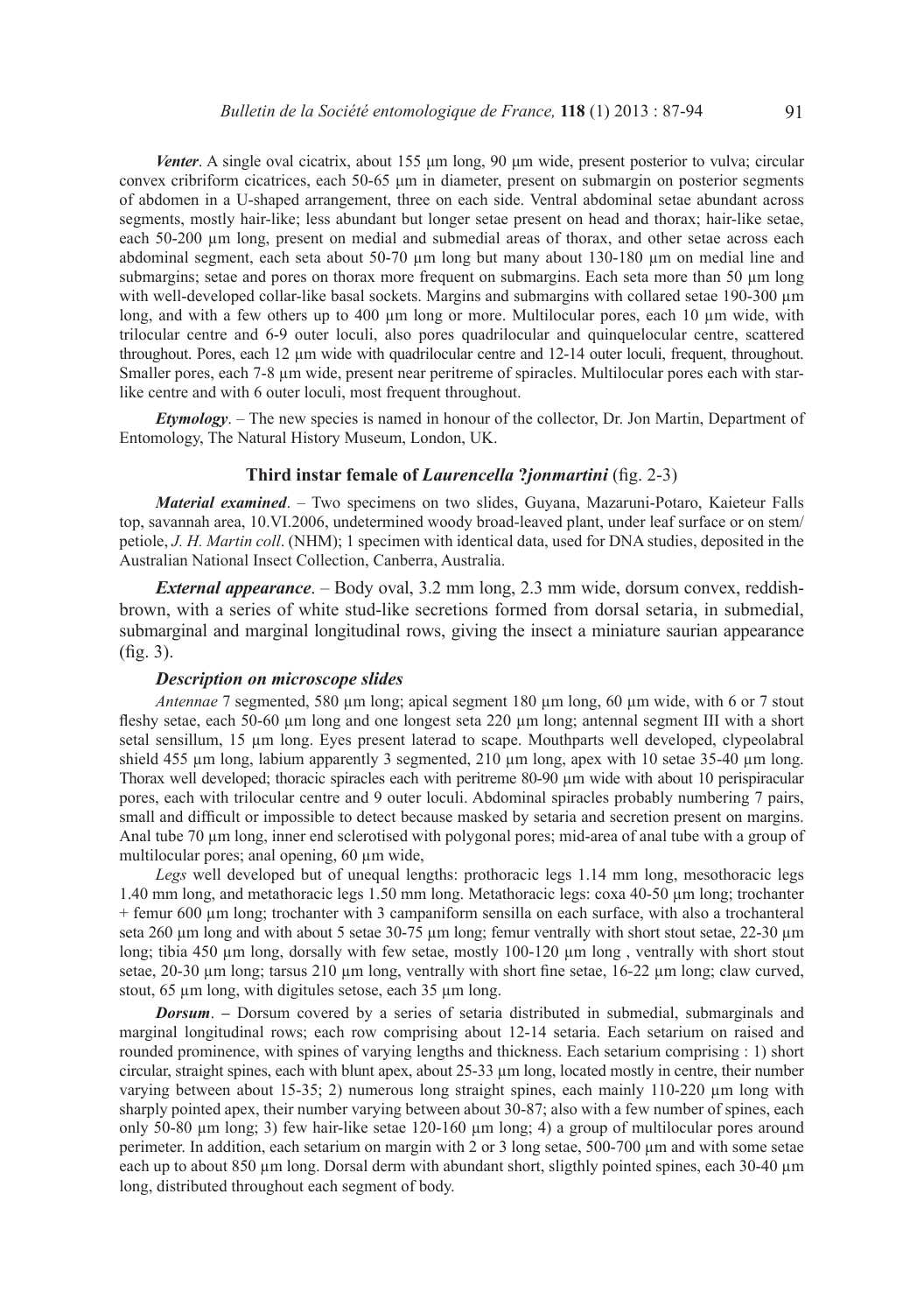

Fig. 2. – *Laurencella* ?*jonmartini* n. sp., third-instar female. A, multilocular pore with triangular centre; B, a setarium, details comprising : sharply pointed long spine (1), short spine (2) and multilocular pore (3); C, multilocular pore with quadrate centre; D, short spines with different shape; E, abdominal spiracle; F, anal tube; G, a single cicatrix posterior to vulva; H, multilocular pore with quinquelocular centre; I, small cicatrices in pairs on margin of abdomen; J, multilocular pore with seven loculi in centre; K, multilocular pore with six loculi in centre; L, spinose seta; M, multilocular pore with oval centre; N, thoracic spiracle; O, apical segment of antenna.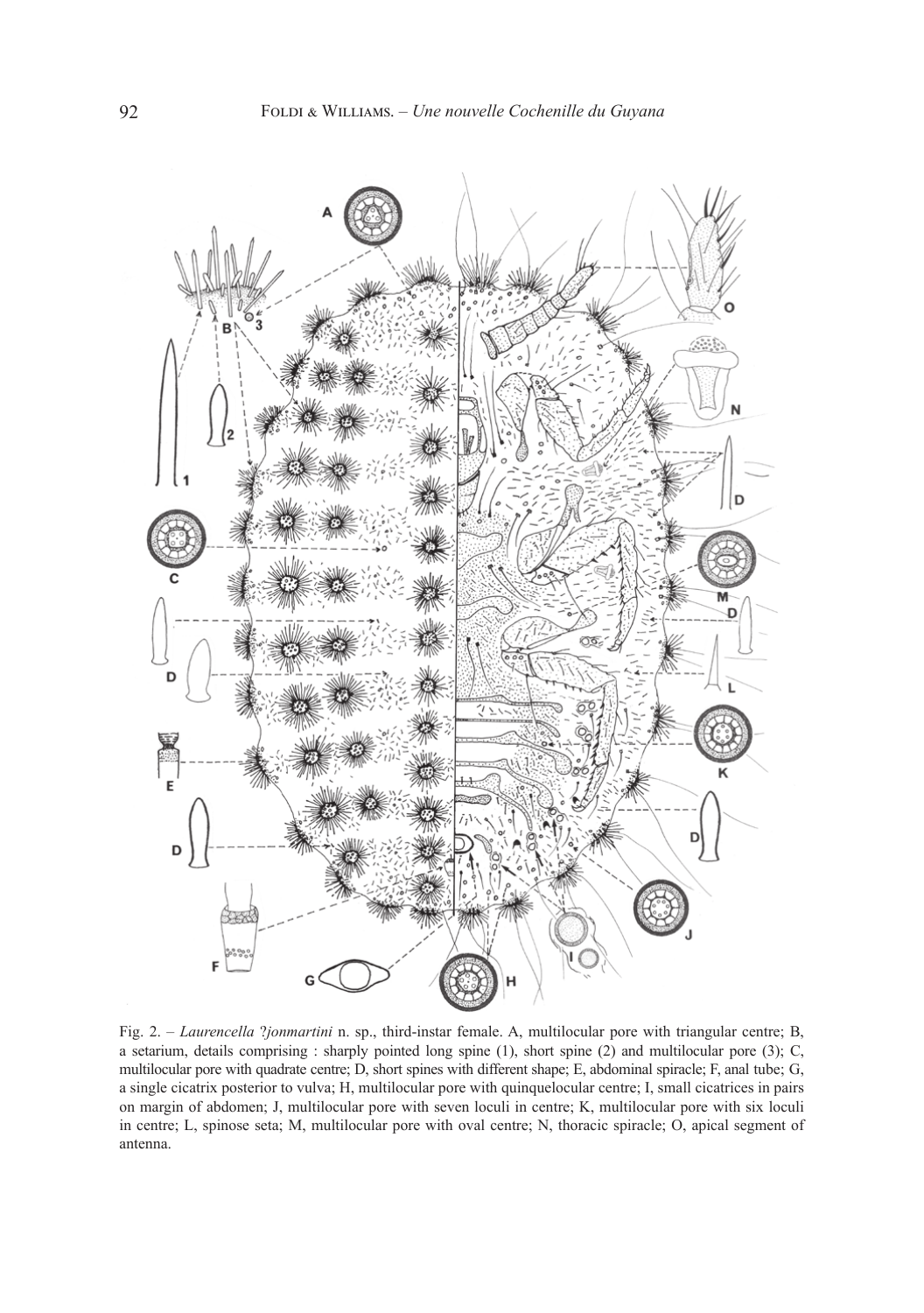Dorsal multilocular pores mainly circular, about 10-11 µm wide, many concealed by secretions from setaria; most pores with a trilocular centre and 10 outer loculi, also pores with quadrilocular centre and with 6 or 7 outer loculi, and other pores each with quinquelocular centre and an outer ring mainly with 6 loculi, all scattered throughout; most pores obscured by some secretion present.

*Venter.* – A single large circular cicatrix, 110 µm wide, present on medial posterior end of abdomen. Smaller cicatrices distributed in pairs on submargins on all abdominal segments, each cicatrix mostly about 20 µm wide, one cicatrix in a pair sometimes smaller about 12-15 µm wide.

Venter with much fewer short spines than on dorsum, each spine 30-35 um long, scattered on head and thorax, and present only on submargin of abdomen. Longest spines 40-80 μm long (mainly 50 µm) distributed throughout but becoming much denser towards submargin where pointed laterally. Spinose setae, 70-80 µm long, sparsely scattered in medial areas of head, thorax and abdomen. Long hair-like setae, each 230-320 µm long, present on medial areas of head and thorax. Spines, setae and pores absent from abdominal segments II-VI in medial areas; posterior segments V-VII submedially, each with a pair of hair-like setae, 170-180 µm long, and with a few hairs and hair-like setae; also among spines on submargin, two long fine hair-like setae, 130 µm long, present on each segment of abdomen. Spinules densely distributed on medial and submedial areas of mesothorax and metathorax and particularly on abdomen, except on posterior segments.

Ventral multilocular pores absent from medial and submedial areas of abdominal segments II-VI but sparsely present on submarginal area; sparsely scattered on posterior abdominal segments VII and VIII. Head and thorax with pores, mostly with trilocular, quadrilocular, and seven-locular centres, scattered. Posterior segments of abdomen with trilocular, quadrilocular and quinquelocular centres, scattered.

*Comments*. – The morphology of the adult female and of the third-instar female of *L.* ?*jonmartini* is clearly different from that of other species of the genus *Laurencella*. The main differences are the presence of a series of dorsal setaria, each an association of spines, spinose setae and pores in a secretory unit, distributed in more or less 8 longitudinal rows on the dorsal surface. In the third-instar female, the setaria, each possess only short and long spines, different from those of the adult female, distributed in submedial, double submarginal



Fig. 3. – *Laurencella* ?*jonmartini* n. sp., third instar female. A colony of third instar females showing the dorsal secretions in longitudinal rows from setaria.